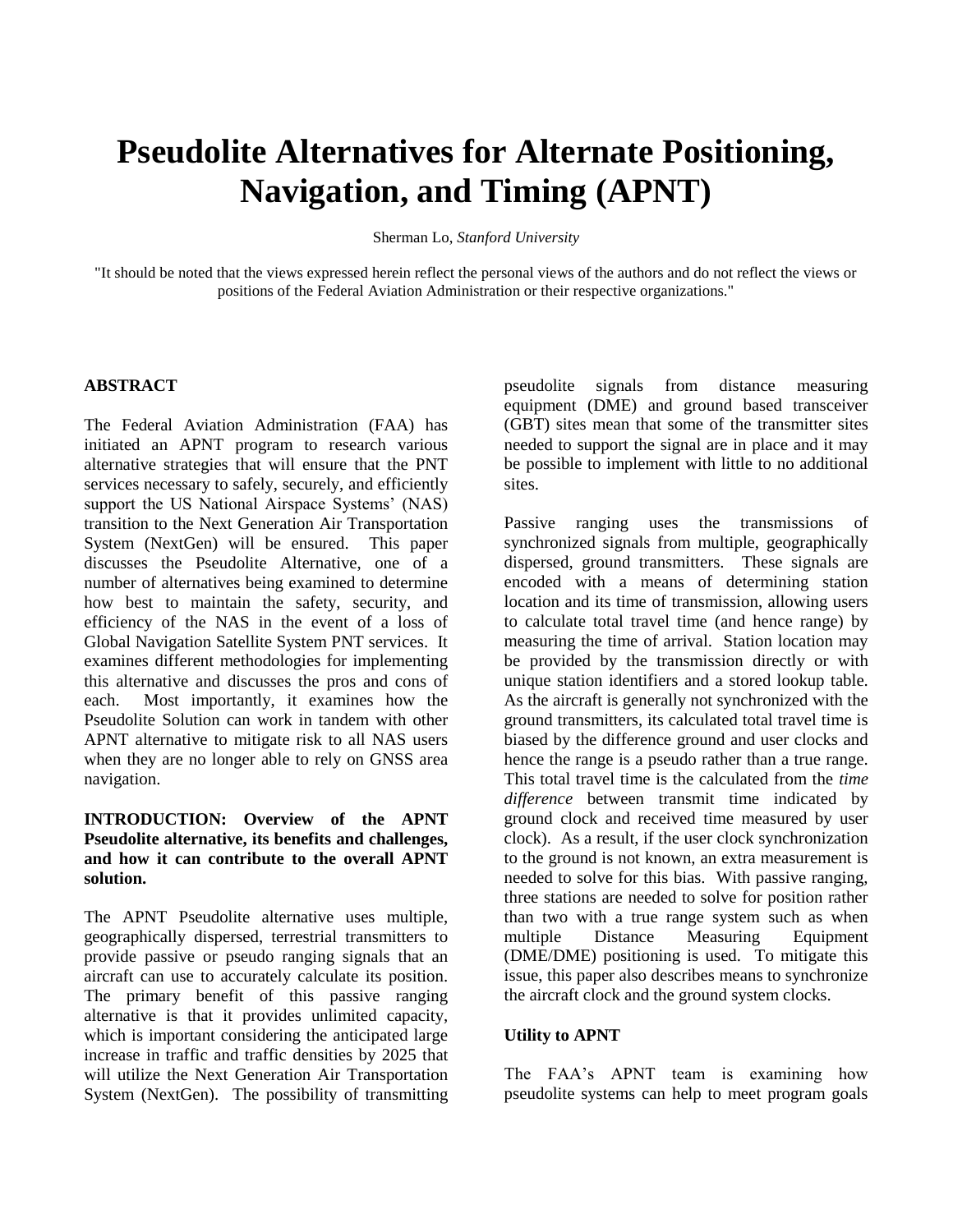by serving as the primary APNT system or as a complementary part of a full APNT solution. The full APNT solution provides navigation to aircraft in three service volumes (seen in [Figure 1\)](#page-1-0):

- Zone 1: Class A airspace, Flight Level (FL) 180 (18000 ft) to FL 600 (60000 ft) over the conterminous United States (CONUS). High en route
- Zone 2: FL 180 to 5000 feet above ground  $\bullet$ level (AGL) over CONUS. This is low en route airspace
- Zone 3: Terminal area of specified major  $\bullet$ airports, currently top 135 busiest. This is a truncated conical area down to 500 feet AGL



<span id="page-1-0"></span>**Figure 1. APNT Service Volume defined into 3 Zones. SM = statute mile. Operational Evolution Partnership (OEP) airports = top 35 busiest airports.**

The goal for APNT pseudolite or any APNT solution is to support all three zones and their respective performance requirements. En route coverage (Zone 1 and 2) throughout CONUS will require a significant number of stations reasonably distributed. However, Zone 3 is likely the most challenging as its proximity to the ground reduces the number of stations visible due to line of sight blockage. This is especially problematic for a pure pseudo ranging or multilateration system which requires at least one more station for positioning compared to a true ranging system like DME/DME.

Even if a pseudolite system can serve only National Airspace (NAS) en route PNT, it may be a valuable and necessary component of the full solution. For example, if DME/DME becomes the primary APNT for the "high-end" equipped aircraft, the Pseudolite Alternative could provide a low cost, en route APNT solution for general aviation (GA) (more cost sensitive users), for whom scanning DME receivers may be prohibitively expensive. As described herein, a potential benefit of pseudoranging is simpler, less costly avionics, because the APNT signal could be passive and delivered on a single frequency.

While APNT must support navigation and surveillance through automatic dependent surveillance broadcast (ADS-B), the pseudolite alternative can provide additional benefits, e.g., security, improved GNSS service, and precise time. These features will improve the NAS's robustness and enhance the value of APNT to navigation, as well as to other users.

## **Pseudolite Alternatives**

The FAA's APNT team have compiled and examined many Pseudolite Alternatives and implementation strategies. The primary ones currently under consideration are based on using:

- Distance measuring equipment (DME)
- $\bullet$ Universal access transceivers (UAT)
- Transponder/Mode S/1090 MHz signals  $\bullet$
- L band digital aviation communication  $\bullet$ systems (LDACS)
- A new spread spectrum-based signal [such  $\bullet$ as that used in the Ultra-High Accuracy Reference System (UHARS)]
- Other FAA signals of opportunity

This paper focuses on the first two options, but also provides a brief discussion of the other ideas listed above.

Various pseudolite system architectures are also being examined to best utilize the existing ground infrastructure. The APNT team is considering the use of the 1100 existing DME/TACAN sites as a key component of the Pseudolite Alternative infrastructure. For en route coverage, this infrastructure, while possibly adequate when using DME/DME, is not sufficient for the basic pseudolite system which uses all passive ranging signals as this needs three stations for positioning.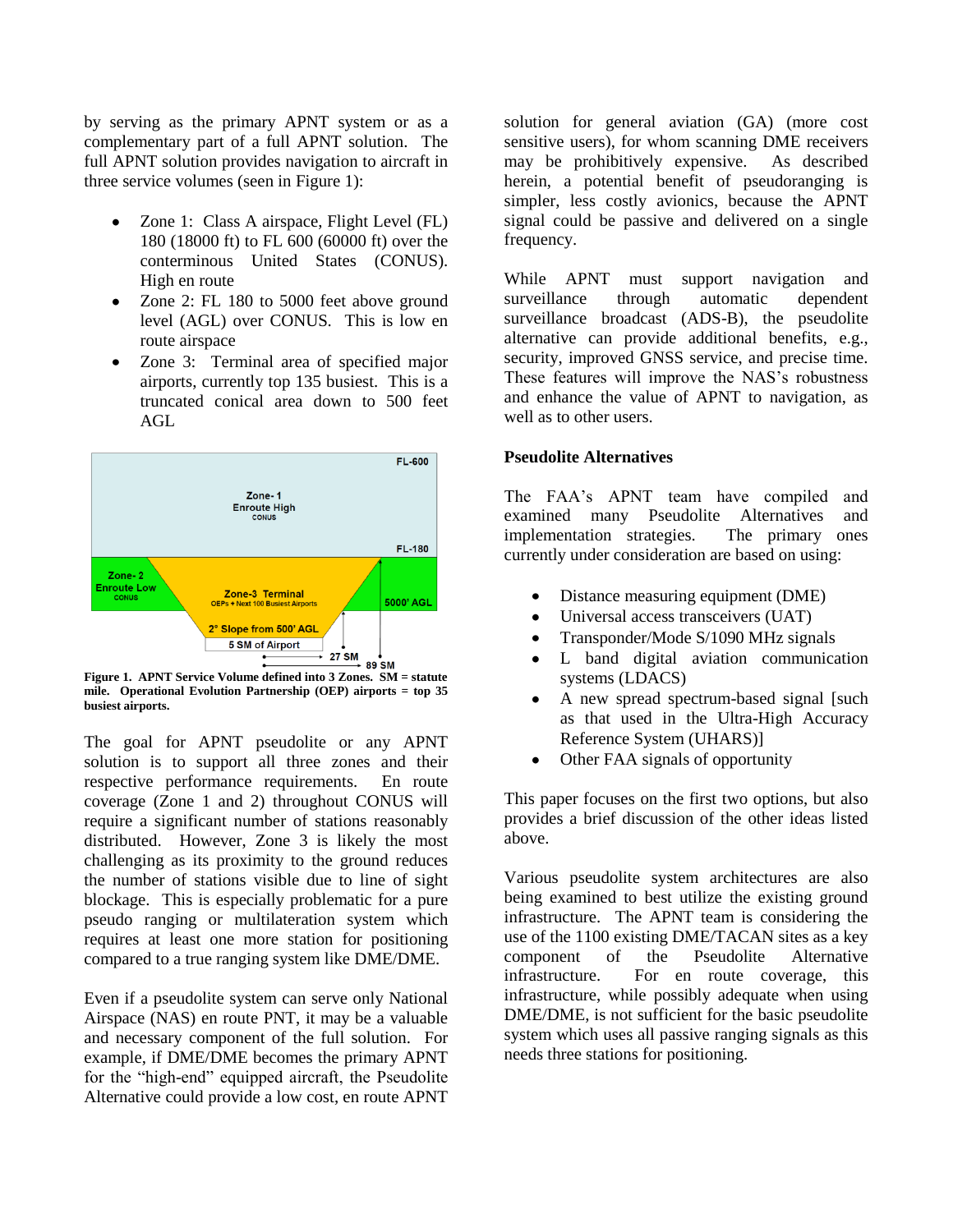Another architecture is to mix in occasional two-way measurements (such as traditional DME) to provide true range and time synchronization to the ground. This *hybrid ranging* architecture reduces the number of ground stations needed for horizontal positioning back to two, which improves coverage (comparable to DME/DME) while still maintaining high capacity. Having a true range and a passive range from a single ground stations allows for synchronization of the aircraft and ground station time. This effectively converts passive ranges to true ranges. With a good clock onboard the aircraft, adequate synchronization can be maintained so only two passive ranging signals can provide positioning. Thus two-way ranges are only needed occasionally – when aircraft clock synchronization is too far off.

# **OVERVIEW OF CANDIDATE TECHNOLOGY**

# **UAT Passive Ranging Overview of design**

UAT is an attractive pseudolite option as the system already operates a signal designed for pseudoranging. The UAT minimum operational performance standards (MOPS) provides for support of pseudoranging with its ground segment message. The messages are sent at least twice per second from each station and are sent at specified start times, which allows for determination of time of transmission.

The UAT pseudoranging signals are the messages transmitted during the ground segment - the portion of each second solely dedicated to UAT ground stations - also known as ground-based transceivers (GBT). This segment contains 32 equally spaced message start opportunities (MSO) that define the slots where a ground transmission can be sent. Each slot is 5.5 ms in length, with the first slot starting 6 ms after the start of the Coordinate Universal Time (UTC) second (the start of the UAT frame) and occupying the next 176 ms. The ground message occupies only 4.3 ms of the slot and the extra time provides a buffer so that messages from different slots do not interfere. [Figure 2](#page-3-0) shows the UAT frame and the ground segment slots.

UAT pseudorange is determined by finding the time of transmission (TOT) of the ground segment message and calculating its time of arrival. Determination of TOT boils down to determining which ground segment slot the message used. This is seen in Equation 1, which shows how TOT (relative to the UTC second) is calculated from the slot number. Slot identification can be determined in three ways: 1) directly using the aircraft clock if it is roughly synchronized to UTC (within  $\sim$  1 millisecond), 2) from earlier transmissions as messages from the same station shift one slot each second, and 3) decoding the message which contains the slot number. While it is not necessary to decode the message for ranging, decoding may be important as an integrity check.

# $TOT(msec) = 6 + 5.5*(slot number-1)$  (Eq. 1)

Time of arrival is calculated using the synchronization sequence that marks the start of the transmission. The transmission contains a 36-bit synchronization sequence and 4416 raw bits in the payload, which yields 3392 bits after forward error correction (FEC). The UAT ground segment message is seen [Figure 3.](#page-3-1) The data includes slot number, transmitter location, as well as transmitter location valid and UTC synchronization valid flags. Hence it contains all necessary information for positioning while representing a very small fraction of the total message content. Since the synchronization flag is pertinent to signal integrity and integrity cannot be determined otherwise, the full message must be decoded even though time of arrival (TOA) can be found without message decode. This limits the range of the pseudoranging signal as a higher received signal to noise ratio (SNR) is needed for message decode compared to determining TOA of the message.

The UAT ranging signal is transmitted by groundbased transceivers (GBT), the ground stations installed to support ADS-B on UAT and Mode S Extended Squitter. Approximately 700 GBTs will be installed by 2013 to support surveillance. The DME/TACAN sites could provide the additional stations needed to support coverage. This use may be facilitated as the UAT and DME can co-exist and perhaps even share equipment. For example, the GBT transmitting equipment utilizes a DME transmission antenna (dB systems) [\[17\].](#page-14-0) APNT coverage with signals from GBT and DME sites seems reasonable for supporting en route to 5000 feet above ground level (AGL). Since coverage for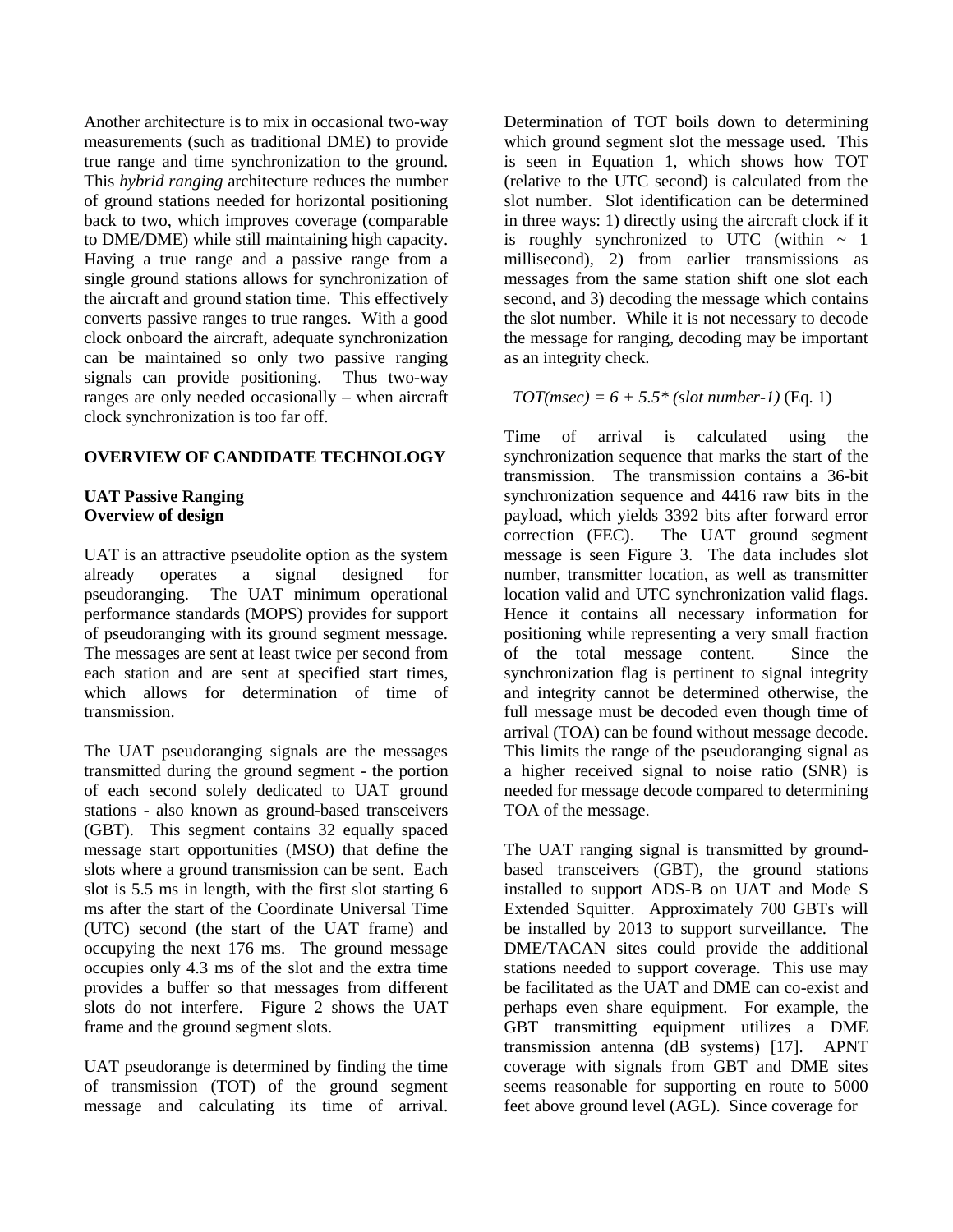| <b>Power Level Setting</b> | <b>Nominal Power</b> | <b>Minimum Power</b>          | <b>Maximum Power</b>           |
|----------------------------|----------------------|-------------------------------|--------------------------------|
| $\Omega$                   | 0 Watts              |                               | $(-80 \text{ dBm})$            |
| "Low"                      | 10 Watts             | 7 watts $(+38.5 \text{ dBm})$ | 14 watts $(+41.5 \text{ dBm})$ |
| "Medium"                   | 25 Watts             | 16 watts $(+42 \text{ dBm})$  | 32 watts $(+45 \text{ dBm})$   |
| "High"                     | 75 Watts             | 50 watts $(+47 \text{ dBm})$  | 100 watts $(+50$ dBm)          |

<span id="page-3-2"></span>**Table 1. Power Levels for UAT GBT transmissions [\[1\]](#page-13-0)**

the major terminal areas considered requires additional stations, an option is to also transmit the UAT ranging signal using airport surface detection equipment (ASDE), Model X (ASDE-X). These systems already support ADS-B broadcast and studies are already being conducted to determine how these signals can be used more effectively in the terminal area. Coverage is assessed in more detail in a later section.

A benefit of UAT ground message is that it experiences little interference from intrasystem sources through its use of time division multiple access (TDMA) and intersystem sources by design. UAT is transmitted on 978 MHz (DME channel 1, a test channel in the US) and modulated using continuous phase frequency shift keying (CPFSK). An increase of 312.5 kHz  $(\Delta f)$  indicates a "1" bit while the same decrease indicates a "0" bit. Each bit is  $0.96$  µsec in length. Hence, UAT data capability and interference with existing signals are not major concerns.

UAT accuracy depends on its signal in space, transmitted power and its time synchronization. While the signal was designed primarily for data rather than ranging, we have found through both analytic and experimental results that it shows good ranging performance [\[3\].](#page-13-1) Note that UAT ground transmissions are about 10 times less powerful than DME, with output power typically 25 to 100 W as seen in [Table 1.](#page-3-2) The time synchronization currently measured is roughly 100 ns. This level is well within specified tolerances of  $\pm 500$  ns. This is the level required for the UTC synchronization flag to be set true. For APNT use, the desired tolerance would be closer to  $+50$  ns.



<span id="page-3-0"></span>**Figure 2. UAT Frame(grey areas = guard band) with expanded view of Ground Segmen[t \[2\]](#page-13-2)**



<span id="page-3-1"></span>Time **Figure 3. UAT Ground Segment Message (with Forward Error Correction (FEC)[\) \[2\]](#page-13-2)**

# **Discussion of Benefits/Drawbacks**

The primary technical challenge anticipated for UAT concerns coverage and multipath. Coverage at 5000 feet above AGL (Zone 2) with GBT is lacking in many areas due to the need for three stations. The coverage situation also degrades at lower altitudes. The lower structure airspace is important for GA en route navigation, we are examining the means of improving coverage, such as adding more ground stations (i.e., DME/TACAN) and hybrid ranging. Zone 3 coverage can also be challenging.

Additional ground stations would require means to mitigate the congestion caused by their added transmissions. Possible mitigation methods include managing the UAT TDMA allocation and perhaps adding a ranging dedicated signal.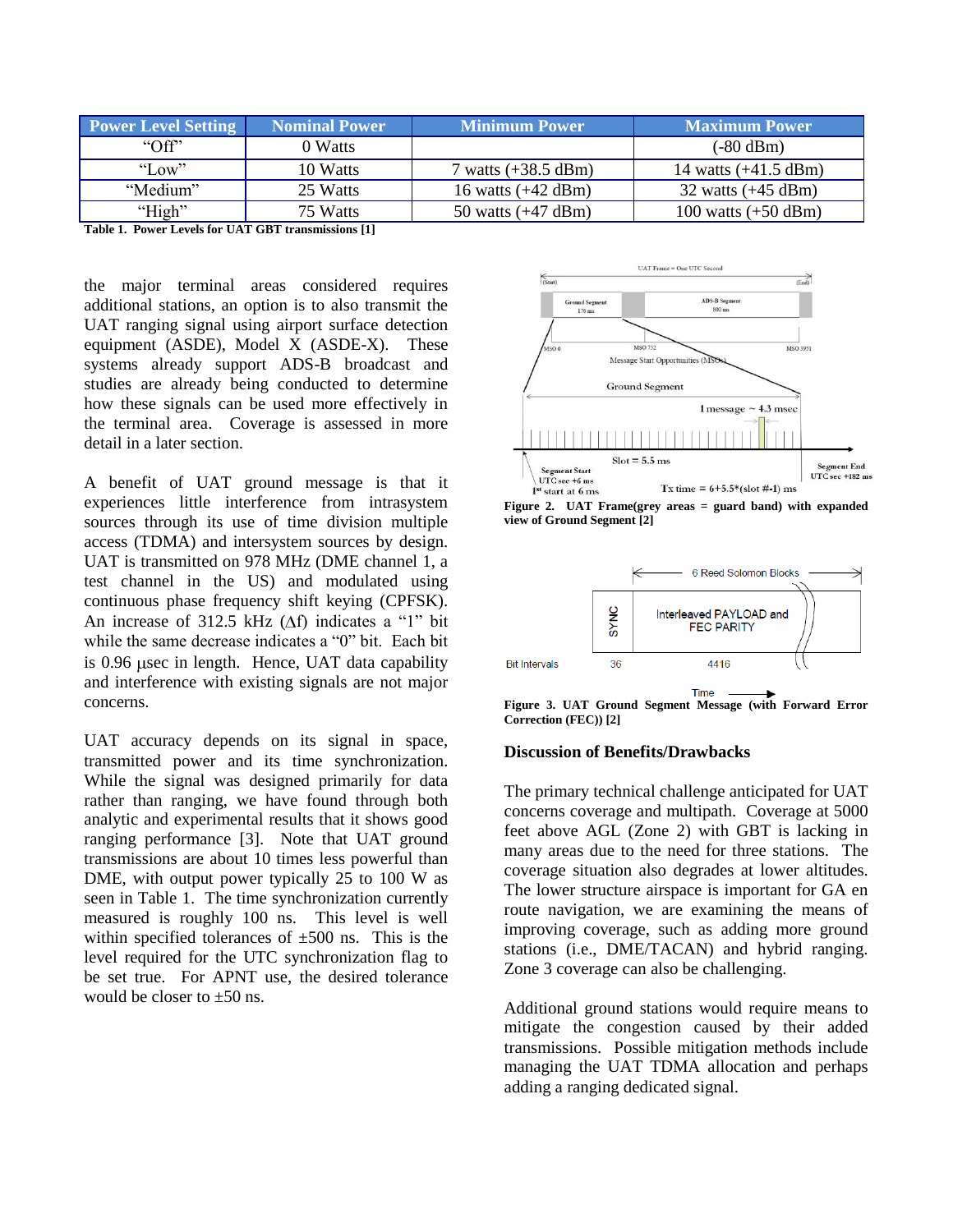| Additional stations (need to manage spectrum,  |
|------------------------------------------------|
|                                                |
|                                                |
|                                                |
| Develop means of using sync sequence only      |
|                                                |
|                                                |
| Determine what is needed for ranging integrity |
|                                                |
|                                                |
|                                                |
|                                                |
| Need to assess what monitoring is done on      |

<span id="page-4-0"></span>**Table 2. UAT Pseudolite Technical/Institutional Risk Area**

Hybrid ranging is discussed later and requires a reasonably accurate clock onboard the aircraft. Another issue that needs to be examined is the possible shadowing of the UAT transmission at some GBT installations. Shadowing is the blockage of the UAT signal by other structures on the tower on which the UAT antenna is mounted and it can result in reduced coverage, because some directions will have attenuated or unavailable signals. Hence, the magnitude and effect of this shadowing on UAT pseudolite needs to be further explored.

Multipath is a challenge that affects accuracy and integrity. UAT was not designed primarily for ranging and measurements have suggested that multipath may hinder desired ranging performance. Additional analysis, measurement and processing design is needed to understand the effects of multipath and its significance for UAT passive ranging.

Integrity is an unknown. While the data and timing accuracy (to 500 ns) is monitored, it is not clear if the signal in space is monitored for its ranging accuracy. DME has local ground monitors and similar monitors may be desired for UAT signal integrity. These risks are summarized in [Table 2.](#page-4-0)

The benefits of UAT are: 1) the already existing signal can be used with no modifications at approximately 700 ground stations, 2) UAT operates on a single frequency (allowing for lower cost avionics), and 3) the avionics being developed for

GA use of ADS-B may form a significant base for delivery of APNT services to that community.

The drawbacks are that UAT is not used internationally and may not be desirable for commercial aircraft as they will be equipping with Mode S (1090 MHz) rather than UAT for ADS-B.

# **DME Passive Ranging (DMPR) Overview of design**

DME passive ranging (DMPR) utilizes existing, random DME squitter transmissions by initiating such transmissions at specified, pseudorandom times. The pseudorandom sequence is triggered by a ground interrogator (or other appliqué to the DME ground station) with a known delay relative to a common time base such as UTC. The DME broadcast encodes the time of transmission needed in pseudoranging. Data to provide ground transmitter location and security can also be encoded in a similar method.

Our initial design used 500 reply pulse pairs per second, with 150 for synchronization and 350 for data, to achieve the desired performance while not having a noticeable impact on DME capacity. This level is less than 20% of the capacity of many fielded DME transmitters, which can transmit up to 2700 ppps. It is even lower compared to newer systems which are capable of up to 5400 ppps [\[6\].](#page-13-3) The structure for the design is shown in [Figure 4.](#page-5-0)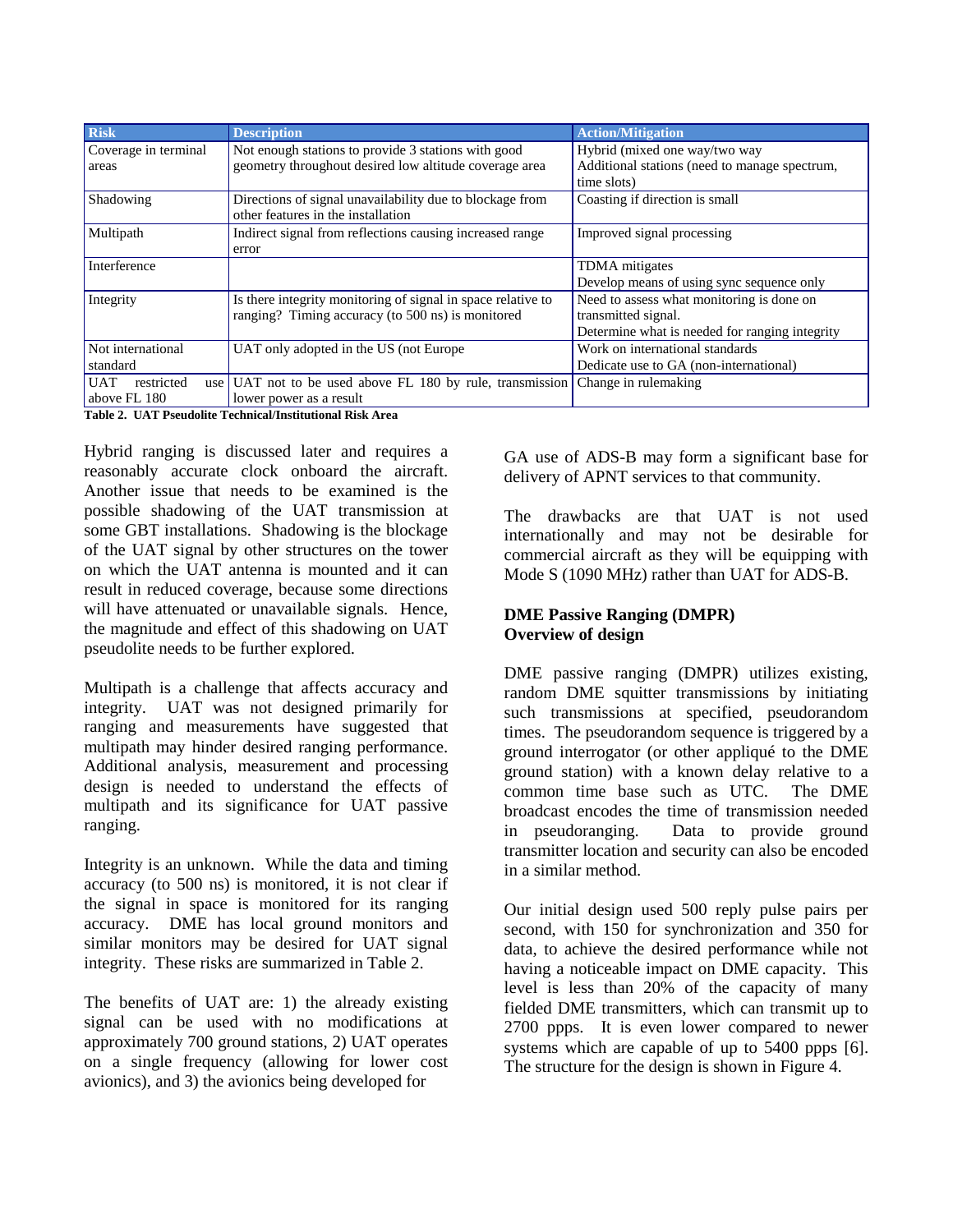

<span id="page-5-0"></span>Ranging is supplied via a known synchronization sequence. The synchronization sequence provides alignment and identification of TOT with a sequence of pulse pairs sent at known times relative to the UTC second. This provides the pseudorange and also sets the time base allowing for data transmission. For the design, data transmission is accomplished by defining 350 two millisecond (ms) frames whose times are set relative the synchronization sequence. Data symbols are provided by sending a reply in one of several acceptable start times within the frame. The number of acceptable start times determines the number of bits per pulse pair or symbol.



**Figure 5. Comparison of nominal DME & DME passive ranging operations**

Of course, some replies in the sequence may be interfered with or not sent. For the synchronization bits, reply losses are treated as data drops. For data bits, forward error correction (e.g. fountain codes) is used to mitigate symbol erasures and errors. Even with error correction overhead, it is anticipated that a post correction level of 800 bits per second (bps) is achievable in the worst case. The data transmission design and capabilities are discussed in [\[3\]\[8\]](#page-13-1)[\[13\].](#page-13-4)

## **Discussion of Benefits/Drawbacks**

There are several technical challenges to DME pseudolite for APNT. One concern is how to ensure that the design can operate even with the DME Morse code or TACAN azimuth bursts.Another is to place DME pseudolite transmission from all sites on a common frequency to enable simpler, lower cost avionics. This may be even more challenging as we may need to add more DME transmitters, perhaps at GBT sites. Similarly, the DME signal has multipath concerns which are well known [\[7\].](#page-13-5) This can be mitigated by using a signal with faster rise time such as DME/Precision DME/P). The DME/P however is limited in transmitted power due to spectrum constraints. The impact and significance of multipath needs further study. A summary of these technical risks and potential actions/mitigations are presented in [Table 3.](#page-5-1)

The benefits of DME passive ranging is that it uses compatible/complementary to DME/DME, and it does not modify the existing DME ground transmitters or signal (the goal is that it is just a small addition). Additionally, hybrid positioning is straightforward to implement using DME as the ground station can provide both its native ranging signal or a DME pseudoranging signal. The most significant drawback is that currently using multiple DMEs requires expensive scanning DME. A purely passive DMPR receiver may be lower cost.

| Risk               | <b>Description</b>                                                            | <b>Action/Mitigation</b>                           |
|--------------------|-------------------------------------------------------------------------------|----------------------------------------------------|
| Coverage in        | terminal Not enough stations to provide 3 stations with good                  | Hybrid (mixed one way/two way                      |
| areas              | geometry throughout desired low altitude coverage area                        | Additional stations – DME from at sites (need to   |
|                    |                                                                               | manage spectrum)                                   |
| <b>Operations</b>  | with DME/TACAN transmit TACAN and Morse code pulse Assess interference levels |                                                    |
| TACAN/Morse bursts | bursts that can interfere/supersede with DMPR                                 | Determine if bursts can be used to aid pseudolites |
|                    |                                                                               | Design signal to minimize effect of bursts         |
| Multipath          | Indirect signal from reflections causing increased range                      | DME/P or other sharper rise time signal            |
|                    | error                                                                         | Improved signal processing                         |
| Interference       | DMPR pulse pairs will be lost since the station must                          | Robust signal design (FEC, etc.)                   |
|                    | Ranging and data Assess effects<br>respond to other interrogation.            |                                                    |
|                    | components may be lost                                                        | If mitigation is necessary, determine means to     |
|                    |                                                                               | prioritize                                         |
| Complex avionics   | Multiple frequency results in more complicated processing                     | Develop pseudo ranging signal on one frequency     |
|                    |                                                                               | (spectrum issue)                                   |

<span id="page-5-1"></span>**Table 3. DME Pseudolite Technical/Institutional Risk Area**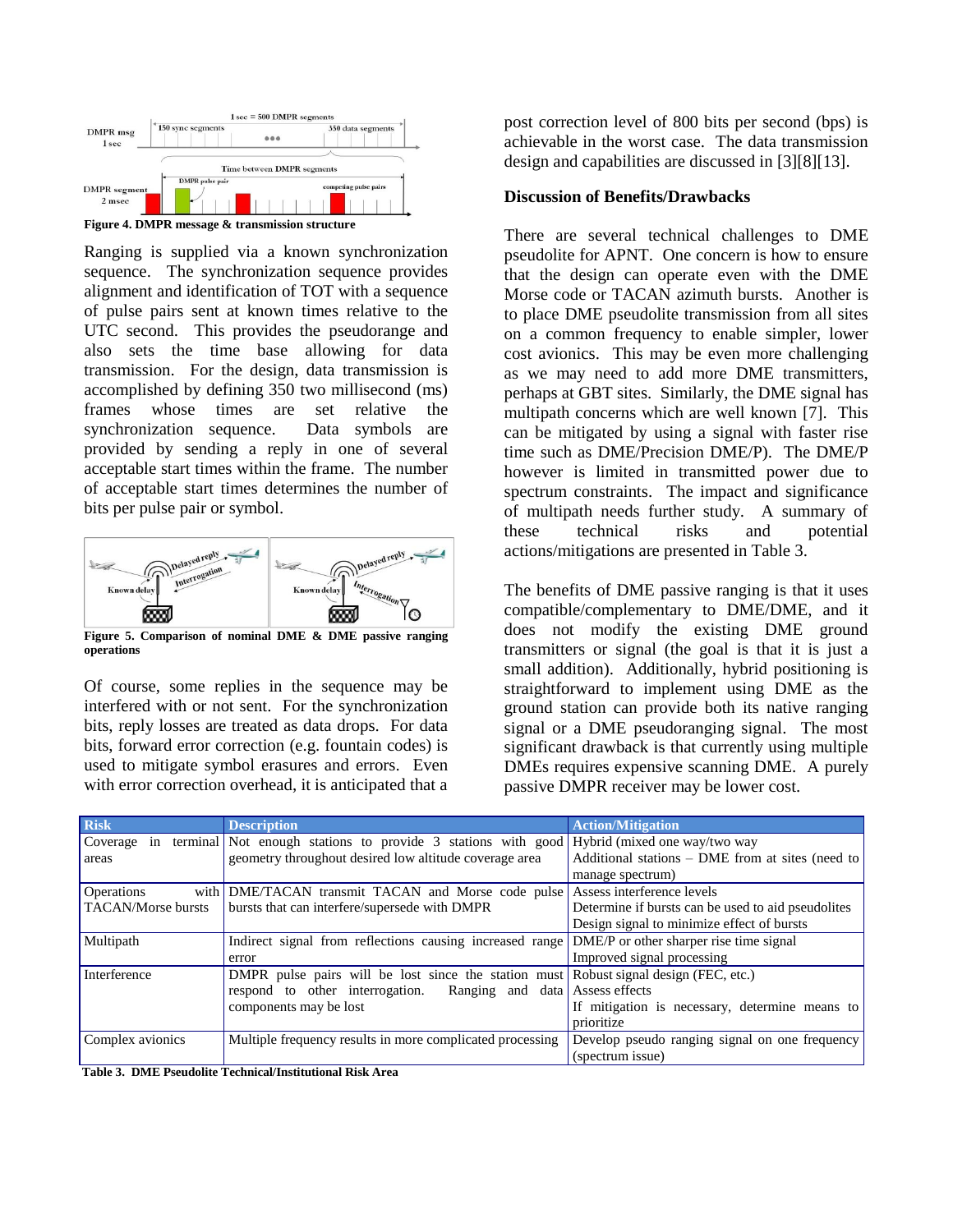#### **Other Pseudolite Technologies**

**Transponder signals** on 1090 MHz (or even 1030 MHz) are transmissions to support secondary surveillance radars (SSR) and ADS-B (Mode S Extended Squitter). It is an attractive option for many of the same reasons as DME and UAT. Additionally, commercial aviation prefers the 1090 signal over UAT, because the signal exists, is being used at hundreds of FAA facilities such as ADS-B ground stations, ASDE and SSR, and they are already equipped. Furthermore, ASDE-X may provide a good source for 1090 MHz pseudolite

**L-Band Digital Air-to-Ground Communications Systems (L-DACS)** is a future communication system being developed by Eurocontrol that is designed to support the higher bandwidths needed in the future for air-to-ground communications. Two candidates are being developed. L-DACS1 uses a frequency division duplexing (FDD) scheme to interleave its signals in the white spaces between the DME channels across the entire DME band.

L-DACS2 uses TDMA/time division duplexing (TDD) in the national allotment channels 960-977 MHz just below the DME band (see [Table 6\)](#page-6-1).

| <b>Risk</b>          | <b>Description</b>                                            | <b>Action/Mitigation/Notes</b>                         |
|----------------------|---------------------------------------------------------------|--------------------------------------------------------|
| Coverage in terminal | Not enough stations to provide 3 stations with good           | Hybrid (mixed one way/two way                          |
| areas                | geometry throughout desired low altitude coverage area        | Additional stations (need to manage signal congestion) |
| Multipath            | Indirect signal from reflections causing increased range      | Discussions suggest that 1090 has better multipath     |
|                      | error                                                         | performance than UAT, DME                              |
| Interference         | 1090 is a congested channel and significant can occur in      | Assess effects                                         |
|                      | high density airspace. Navigation is challenging as clear     |                                                        |
|                      | reception of signals from 3 stations is needed                |                                                        |
|                      | New standards needed   No dedicate ranging signal set in 1090 |                                                        |

<span id="page-6-0"></span>**Table 4. Transponder Pseudolite Technical/Institutional Risk Area**

transmissions resulting in more coverage near the airport terminal area [\[14\].](#page-13-6) This is an important benefit as terminal area coverage is a key concern. While it can be reasonably modified to support ranging, it would involve a change in the minimum operational performance standards (MOPS) as well as time synchronization. Another major technical concern is interference, as 1090 MHz is a congested channel and does not use any scheme (such as TDMA) to reduce interference.

[Table 4](#page-6-0) summarizes the technical and institutional risk areas for transponder based pseudolite based on transponder signals. While the list may not be as extensive, this reflects the lower maturity of technology understanding relative to DME and UAT rather than lower risk.

| <b>Options</b> | <b>Access</b><br><b>Scheme</b> | <b>Modulation</b><br><b>Type</b> | <b>Origins</b>          |
|----------------|--------------------------------|----------------------------------|-------------------------|
| $L$ -DACS1 FDD |                                | <b>OFDM</b>                      | B-AMC, TIA 902<br>(P34) |
| L-DACS2 TDD    |                                | <b>CPFK/GMSK</b><br>vpe          | <b>LDL, AMACS</b>       |

<span id="page-6-1"></span>**Table 6. Comparison of L-DACS1 and L-DACS2 (OFDM = Orthogonal Frequency Division Multiplexing, GMSK = Gaussian Mean Shift Keying[\) \[19\]](#page-14-1)**

Neither L-DACS candidates were designed with ranging in mind and some changes would probably be needed to support that functionality. The German Aerospace Center (DLR) is the lead architect of L-DACS1, and is currently examining adding ranging and assessing its performance as an APNT system. However, L-DACS1 could have a coverage limitation as L-DACS1 must be low power  $(\sim 20 \text{ W})$ as to not interfere with normal DME operations. It

| <b>Risk</b>         | <b>Description</b>                                | <b>Action/Mitigation/Notes</b>                         |
|---------------------|---------------------------------------------------|--------------------------------------------------------|
| Coverage            | Infrastructure for L-DACS not yet known but would | Hybrid (mixed one way/two way                          |
|                     | face similar coverage issues if using GBT & DME   | Additional stations (need to manage signal congestion) |
| Not on FAA timeline | No current plans known for implementing L-DACS in |                                                        |
|                     | the NAS                                           |                                                        |
| Signal performance  | Ranging signal has not been defined, so           | Work to define signal so that it can meet APNT         |
|                     | accuracy/multipath performance is not known       | requirements within L-DACS specifications              |
| Low received power  | L-DACS1 operates in DME band & must be limited in | Averaging signal can improve reception/accuracy        |
|                     | power to not interfere                            |                                                        |
|                     | L-DACS2 may have to be limited in power           |                                                        |

<span id="page-6-2"></span>**Table 5. L-DACS Pseudolite Technical/Institutional Risk Area**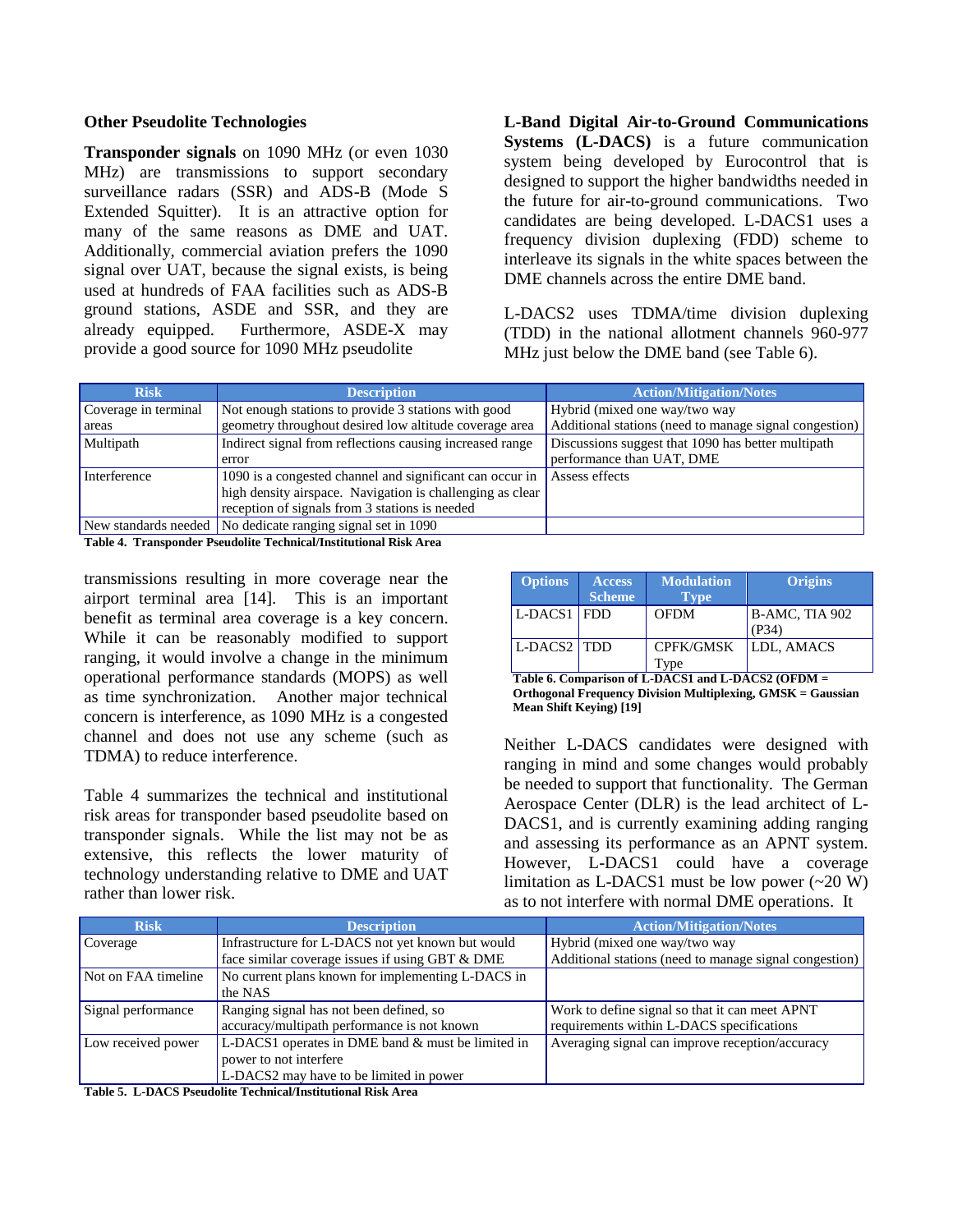does have a continuous wave form that allows for more averaging, and thus mitigates some of the issues associated with power reduction. [Table 5](#page-6-2) summarizes the risks with L-DACS.

**New spectrum signals** offer improvements in accuracy, spectrum efficiency, and data capability. The APNT Team has already developed such a design, which was presented in [\[13\]](#page-13-4) and is also examining the Ultra-High Accuracy Reference System (UHARS) being evaluated by the US Air Force, which is based on the Locata positioning system. These designs use TDMA to handle interference and near-far issues with spread spectrum widening the bandwidth for more accurate ranging while spreading energy to reduce interference from and to other signals.

synchronization without GPS through line of sight, cross-station measurements. UHARS operates in the 2.4 GHz industrial, scientific, and medical (ISM) band, requires 20 MHz of bandwidth per signal (it uses two signals), and provides 50/100 bps. An aviation system would likely use a single signal, which would be transmitted in protected spectrum between 960-1215 MHz. The difficult challenges related to introducing a new signal are getting stakeholder approval for the necessary spectrum allocation and fielding new equipment to support the signal. It may be possible to leverage existing sites and antennas (DME, UAT, etc.); however, this will most probably be neither simple nor straightforward.

| <b>Risk</b>          | <b>Description</b>                                          | <b>Action/Mitigation/Notes</b>                  |
|----------------------|-------------------------------------------------------------|-------------------------------------------------|
| Coverage in terminal | Not enough stations to provide 3 stations with good         | Hybrid (mixed one way/two way                   |
| areas                | geometry throughout desired low altitude coverage area      | Additional stations (need to manage signal      |
|                      |                                                             | congestion)                                     |
| New spectrum         | New signal requiring $\sim$ 5-10 MHz bandwidth will require | Design for non-interference                     |
| allocation needed    | allocation. Need to get concurrence from stakeholders       | Work with stakeholders                          |
|                      | (DoD, etc.)                                                 | May be challenging as L band as already crowded |
|                      |                                                             | with many vested interests                      |
| Interference         | Many signal exists in the L band which can interfere with   | Assess effects                                  |
|                      | the signal                                                  | Design signal robust to in band interference    |
|                      |                                                             | (DME, etc.)                                     |
| New avionics/ ground | New avionics and ground transmission equipment need to      | Adapt UHARS equipment                           |
| equipment            | be designed and integrated with existing FAA sites          | Work with manufacturers to understand best      |
|                      |                                                             | design from their perspective                   |

**Table 7. New Spread Spectrum Pseudolite Technical/Institutional Risk Area**

Pursuing a UHARS solution is desirable as user and transmitter equipment exists and is being manufactured by several companies, e.g., Leica and Hexagon/Novatel. In trials, it has shown the capability of being very accurate (< 2.5 m, horizontal with good geometry [\[27\]\)](#page-14-2) using code measurements and can maintain time

**FAA signals of opportunity (SoO) in the VHF Spectrum** is another important possibility, because these ground transmitters have high density. In particularly, broadcasts from automated weatherobserving system (AWOS) and automated surface observing system (ASOS) may be a possible ranging and direction finding signals. Furthermore, many other FAA assets transmit on VHF including ILS

| <b>Risk</b>        | <b>Description</b>                                           | <b>Action/Mitigation/Notes</b>                    |
|--------------------|--------------------------------------------------------------|---------------------------------------------------|
| Coverage           | Coverage, especially in Zone 3 is not known                  | Assess coverage                                   |
|                    |                                                              | Determine benefit and additional signals that can |
|                    |                                                              | be used                                           |
| Standards for use  | No standards for using ASOS/AWOS signal for ranging          | Determine additions needed to enable ranging      |
| Signal performance | Ranging performance of signal has not been examined or       | Assess signal design for ranging                  |
|                    | tested                                                       | Measure transmitted signal                        |
| Integration        | The signals from different systems need to be integrated for |                                                   |
|                    | SoO pseudolite                                               |                                                   |
| Integrity          | The transmitter/transmission may not be subject to the       |                                                   |
|                    | same standards as navigation infrastructure                  |                                                   |

<span id="page-7-0"></span>**Table 8. FAA SoO VHF Pseudolite Technical/Institutional Risk Area**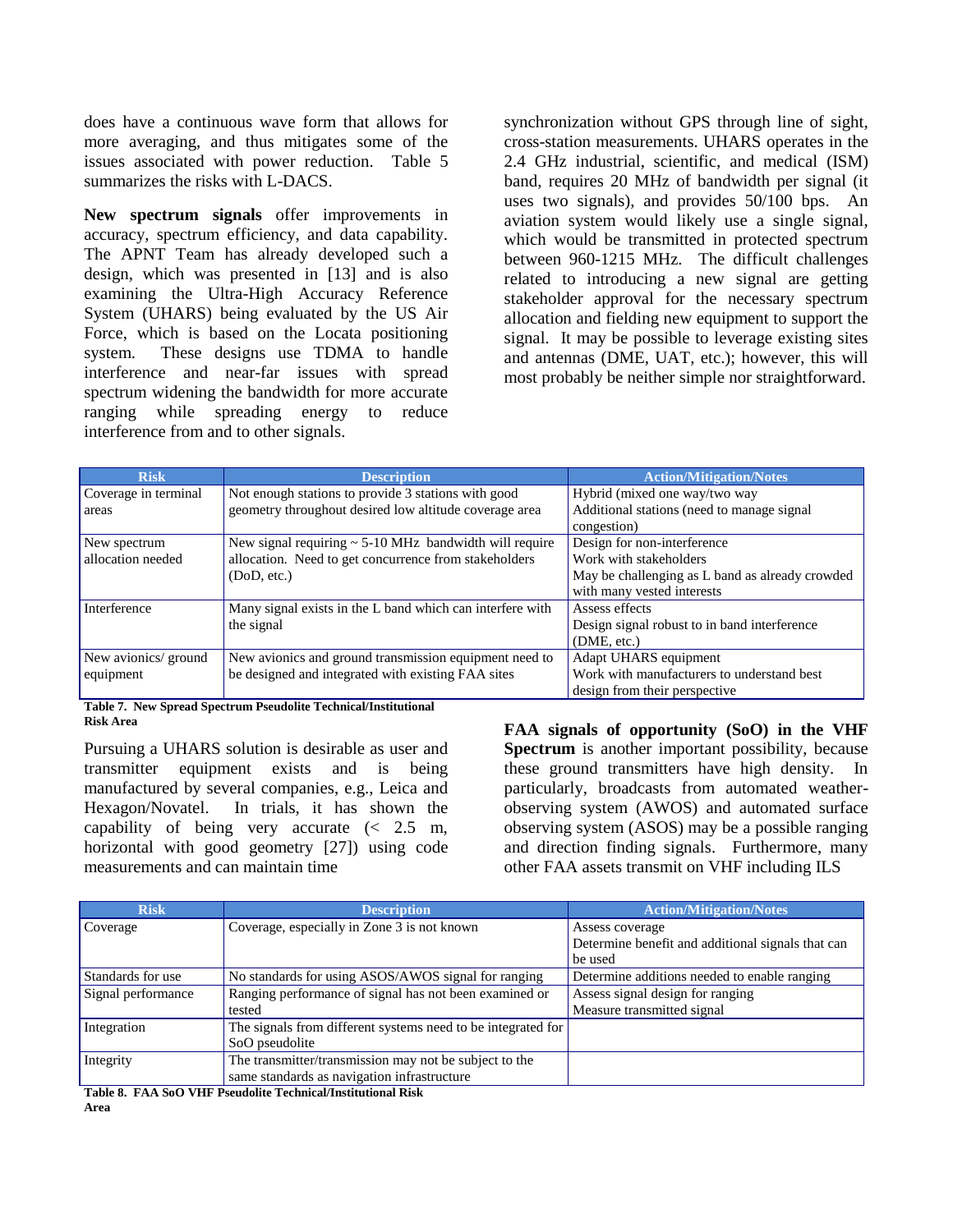localizers, VHF data broadcasts (VDB) and VHF Data Link (VDL) Mode 2. Having thousands of these stations – for example, there are 109 stations in California (see [Figure 6\)](#page-8-0) and 34 stations in Washington – bodes well for coverage.

We are just beginning to investigate this option and there are many technical uncertainties and unknowns including the utility of the signal for ranging (accuracy, etc.), actual coverage at altitudes, how to synchronize all the stations in a cost effective manner, how to develop low cost avionics as these signals occupies different frequencies and integrity of the system. [Table 8](#page-7-0) summarizes the identified risks.



**[\(http://www.faa.gov/air\\_traffic/weather/asos/](http://www.faa.gov/air_traffic/weather/asos/))**

# <span id="page-8-0"></span>**REQUIREMENTS & PERFORMANCE Accuracy, Availability, Integrity, Continuity, Capacity, and Coverage**

The key technical metrics to consider for any APNT system are accuracy, availability, integrity, continuity, capacity, and coverage, relative to the requirements to support NextGen operations.

The accuracy requirement derives from the APNT performance target of supporting Required Navigation Performance (RNP) 0.3 level navigation and surveillance for three-nautical mile separation.

[Table 9](#page-8-1) shows the targeted signal ranging accuracy given the position accuracy requirements of the targeted operations, assumed worst case horizontal dilution of precision (HDOP) of 2.828, and a time synchronization accuracy of 50 ns. The positioning capability of any pseudolite system depends in part on its time synchronization. Given these assumptions, the signal accuracy required can be derived. Note that the derived signal accuracy target applies to any pseudolite system. Overall range accuracy required is derived from the position accuracy required by dividing by the worst case HDOP. For RNAV/RNP 0.3, the position accuracy is 0.3 nautical miles (nm) less the contribution of flight technical error (FTE). In the calculations below, it is assumed that FTE is 0.25 nm [\[30\].](#page-14-3) Range accuracy the root sum squared (rss) of time and signal accuracy and so signal accuracy required is the square root of the range accuracy required minus time accuracy as seen below:

Signal Accuracy Required  $=$  (Range accuracy required<sup>2</sup>- Time accuracy<sup>2</sup>)<sup>1/2</sup>

Signal Accuracy Required (RNP  $0.3$ , FTE = .25 nm)  $=[(307.62 \text{ m}/2.8)^2 - (15 \text{m})^2]^{1/2} = 107.5 \text{ m}$ 

## **Pseudolite accuracy measurements/analysis**

Analytic derivations and experimental tests are being conducted to estimate the signal accuracy of each pseudolite candidate. Currently, the APNT Team has analyzed and measured UAT and DME based passive ranging signals for over nine months in the

| <b>Operation</b>                 | <b>Position accuracy</b><br>required | Range accuracy required,<br>(HDOP 2.8) | <b>Time accuracy</b><br>(estimated) | <b>Derived signal</b><br>accuracy required |
|----------------------------------|--------------------------------------|----------------------------------------|-------------------------------------|--------------------------------------------|
| RNP 0.3                          | $307.2 \text{ m}$                    | $108.6 \text{ m}$                      | $50 \text{ ns} (15 \text{ m})$      | $107.5 \text{ m}$                          |
| RNP 1.0                          | $1793 \text{ m}$                     | $634.0 \text{ m}$                      | $50 \text{ ns} (15 \text{ m})$      | 633.8 m                                    |
| Surveillance (3 mile separation) | 92.6 m                               | $32.7 \text{ m}$                       | $50 \text{ ns} (15 \text{ m})$      | 29.1 m                                     |

<span id="page-8-1"></span>**Table 9. Accuracy Requirement (95%) for Pseudolite to support targeted operations, for FTE of 0.25 nm in RNP operations**

| <b>Signal</b>          | <b>Measured (distance from tx)</b> | <b>Estimated at 50 nm</b> | <b>Estimated at 100 nm</b> |
|------------------------|------------------------------------|---------------------------|----------------------------|
| DME (11 pulses)        | $2 \text{ m}$ (5.6 nm)             | 18.6 m                    | $37.1 \text{ m}$           |
| DME(100 pp)            | N/A                                | $6.2 \text{ m}$           | $7.2 \text{ m}$            |
| UAT (36 bit sync only) | $17.9 \text{ m}$ (20.9 nm)         | $42.8 \text{ m}$          | 86.5 m                     |
| _________<br>----      | $\sim$ $\sim$ $\sim$ $\sim$        |                           |                            |

<span id="page-8-2"></span>**Table 10. Current Measured/Estimated Accuracy (95%) of Pseudolite Signals**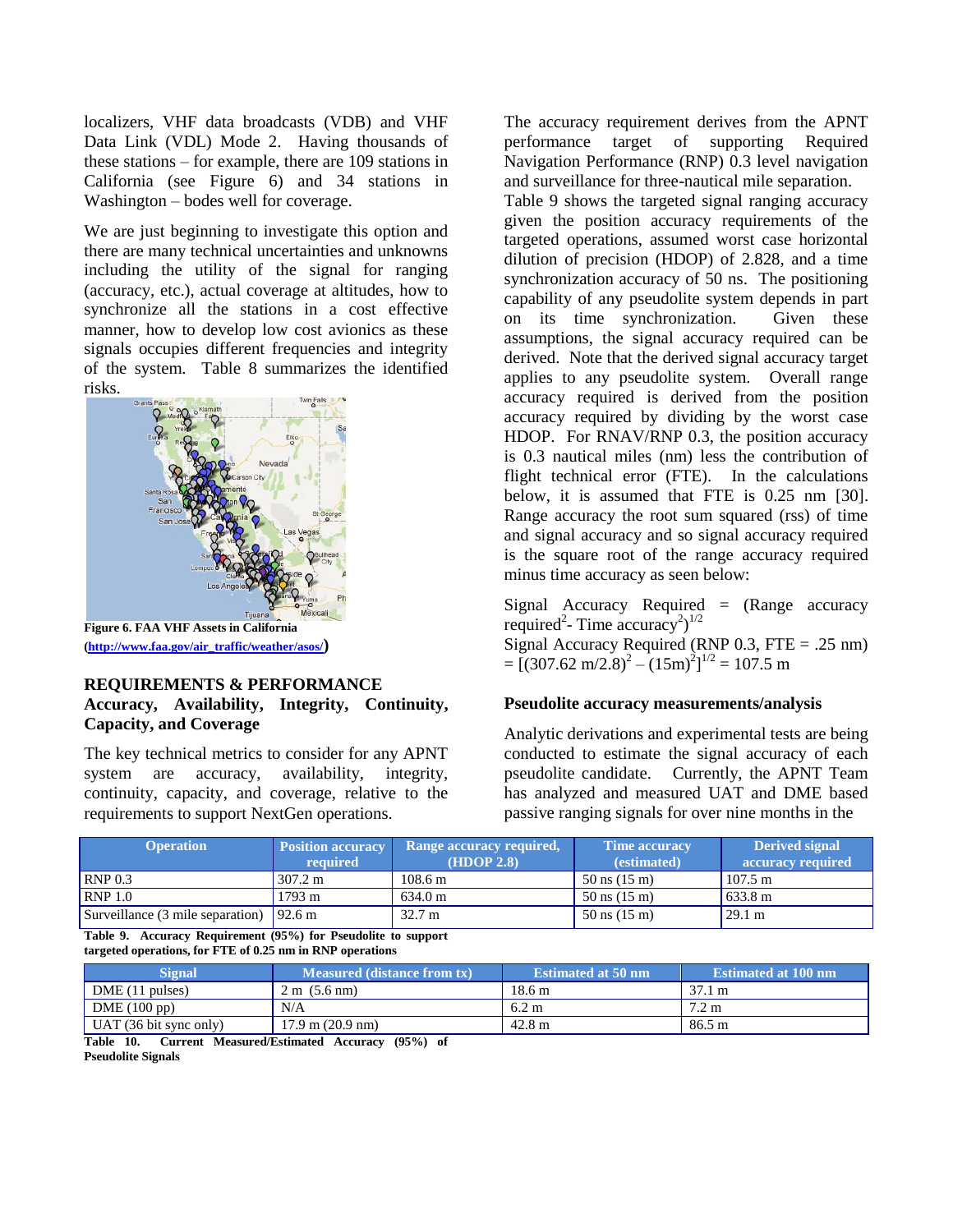San Francisco Bay Area. [Table 10](#page-8-2) shows the measurement results and uses the results to estimate performance at further ranges. These results are generally conservative as they employ simple signal processing and are also affected by residual transmitter timing errors [\[3\].](#page-13-1) However, the signal accuracy also needs to be inclusive of multipath, which has significant variations. Further study and analysis is ongoing.

## **Pseudolite Coverage**

We have performed coverage analysis for passive ranging signals to determine the current coverage using existing ground infrastructures and means of improving coverage [\[9\].](#page-13-7) The coverage study was conducted in a generic manner so the results are applicable to any pseudolite system using the assumed ground infrastructure. The nominal ground infrastructure assumed included use of DME ground sites only DMEs (~1100 sites), and GBTs (~700 sites).



**Figure 7. CONUS DOPs for Passive Range at 5000 ft AGL with DME & GB[T \[9\]](#page-13-7)**

For en route navigation, the coverage at various levels is examined. As the number of stations visible to an aircraft decreases with altitude, coverage at 5000 feet AGL is one key level examined. This provides the worst-case coverage for Zone 2 as it is the lowest altitude for that zone. Furthermore, Zone 1 will have better coverage as it is at a higher altitude and thus can receive more signals. Hence both Zone 1 and 2 will have reasonable coverage if coverage at 5000 ft AGL is reasonable. The result is useful particularly if passive ranging is to provide the GA alternative. [Figure 7](#page-9-0) shows the performance when using existing and planned DME and GBT stations. The mountain west is the only problem area at 5000 ft AGL though the coverage in that region is reasonable above FL 180 (Zone 1, not shown). For the analysis shown in the figures, signals from the DME and GBT sites are used up to zero distance from the facility. Appendix A of AC90-100A only requires that, for RNAV, DME be useable at distances of 3 nm or greater from the facility. If hybrid scheme is used whereby position can be calculated using two stations, the coverage improves and is shown i[n Figure 8.](#page-9-1)



<span id="page-9-1"></span><span id="page-9-0"></span>**Figure 8. CONUS DOPs for True Range at 5000 ft AGL with DME & GB[T \[9\]](#page-13-7)**

Coverage in Zone 3 is the most challenging issue for APNT as the low altitude supported results in very few stations visible. Furthermore, the higher accuracy requirement (0.3 NM vs. 1 or 2 NM en route) means that FTE becomes a major factor. The coverage is studied on an airport-by-airport basis. [Figure 9](#page-10-0) shows the coverage for the San Francisco bay area. Rather than present the HDOP, it shows the RNP 0.3 coverage level assuming range accuracy of 108.6 m. This range accuracy comes from [Table](#page-8-2)  [10](#page-8-2) and is the accuracy required to meet RNP 0.3 for HDOP of 2.8 or lower. Clearly the SF area is challenging due to terrain. For a similar analysis done for the Washington DC area (not shown), RNP 0.3 coverage is much better due to flatter terrain and more stations.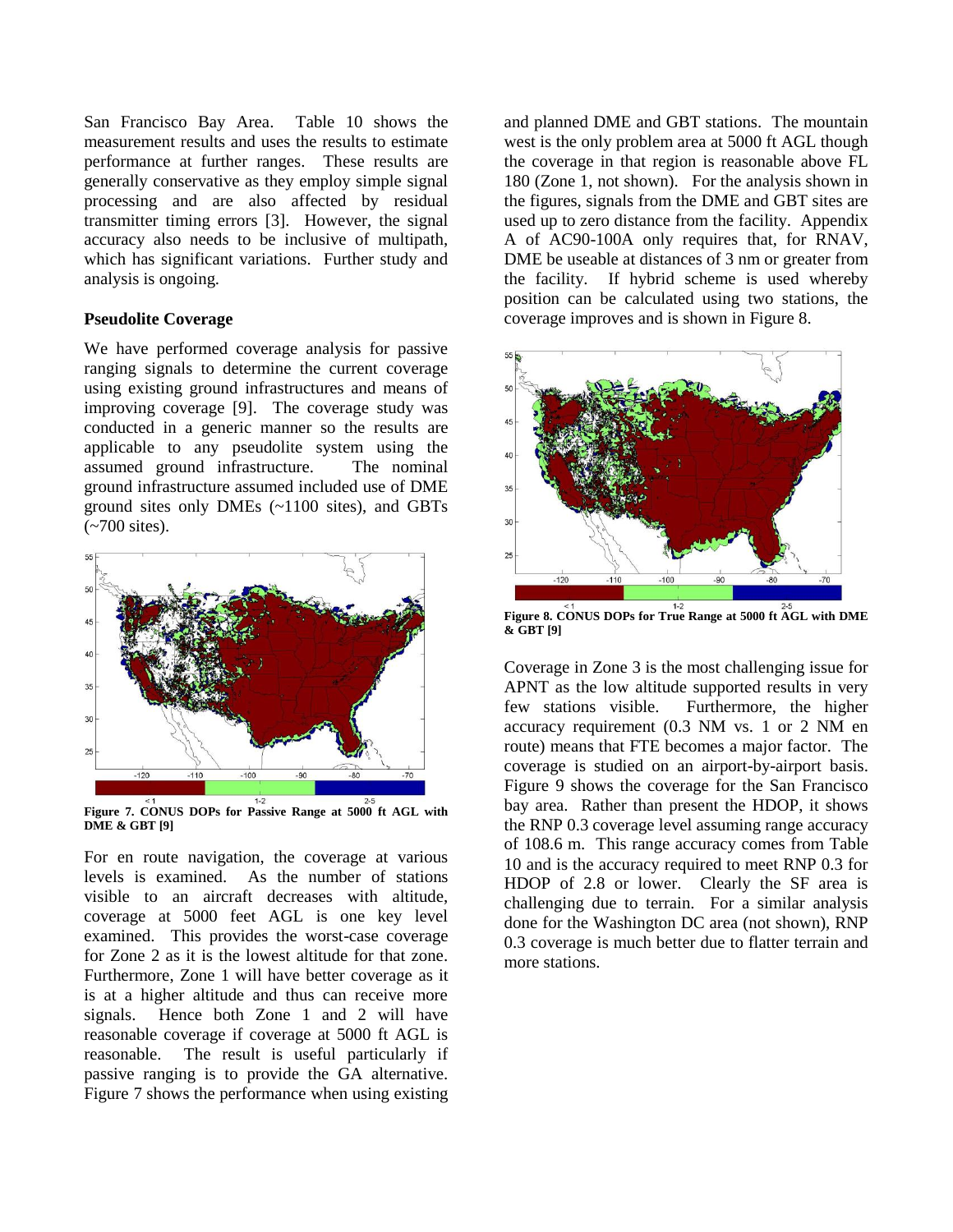

<span id="page-10-0"></span>**& GBT sites, assumed range accuracy is 108.6 m**

#### **Pseudolite Capacity**

While the capacity of passive ranging signals is unlimited in terms of number of users that can be supported, the hybrid approach uses occasional twoway (interrogation/reply) interactions, which will limit user capacity. Hybrid reduces the number of two-way interactions compared to traditional DME/DME as the interaction only needs to occur for one station and may be less frequent (lower rate). The former reduces the number of interactions relative to DME/DME by at least half. Reduction from the latter (a lower interaction rate) only exists if the clock error growth is only a fraction of the overall accuracy requirement (we use approximately 10 m and 100 m for surveillance and RNP 0.3, respectively).



<span id="page-10-1"></span>**Figure 10. Clock Error Growth over time (various clocks) compared to approximate acceptable levels for surveillance (red dash) and RNP 0.3 (black dash)**

Even without this benefit, the hybrid ranging technique will support twice the capacity of traditional DME/DME. Note that from our DME capacity study, DME can support high density NextGen airspace if the avionics can handle lower interrogation to reply rates (reply efficiency)  $-30\%$ instead of the specified 70% [\[10\].](#page-13-8) Studies have indicated that many current receivers can operate at this reduced level [\[4\].](#page-13-9)

Another consideration with hybrid ranging is integrity as the position solution when using two stations is highly dependent on coasting on the prior clock estimate. This means that there needs to be high confidence of the clock estimate and bounds on the growth of the clock error.

| <b>Ranging Method</b> | <b>Capacity</b>                                        | <b>Min. Stations for 2-D</b><br>positioning | <b>Additional</b><br>required equipment |
|-----------------------|--------------------------------------------------------|---------------------------------------------|-----------------------------------------|
| Passive Pseudoranging | Unlimited                                              |                                             | Passive ranging signal                  |
| <b>Hybrid Ranging</b> | Depends on frequency of $2 \mid 2$<br>way interactions |                                             | Passive ranging signal<br>New avionics  |
|                       |                                                        |                                             | Clock onboard aircraft                  |

<span id="page-10-2"></span>**Table 11. Comparison of Passive Ranging & Hybrid Ranging for DME**

[Figure 10](#page-10-1) shows the amount of coasting that different clocks can provide and still be below 10 and 100 m of error. The figure indicates that having a good oven controlled crystal oscillator (OCXO) or a rubidium quality clock (Rb) is needed at a minimum. As GPS chipsets use temperature compensated crystal oscillators (TCXO), this is a step up in cost.

So the benefit of hybrid positioning is that much fewer stations  $($   $\sim$  50%) can be used for positioning while having reasonable capacity. The drawbacks include the need for a high quality clock and confidence on clock estimates and error growth. A comparison table between pure passive and hybrid ranging is given in [Table 11.](#page-10-2)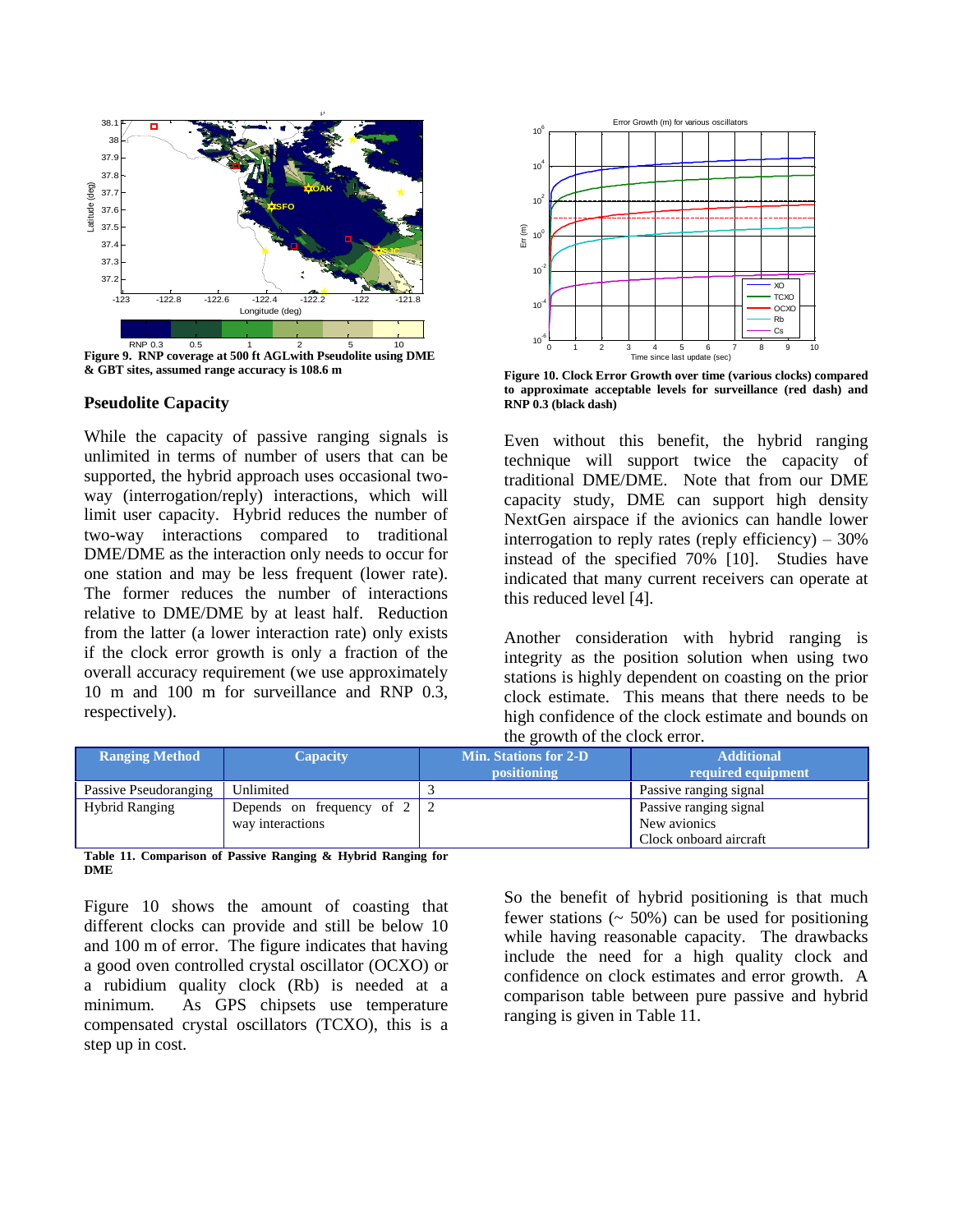## **Pseudolite Continuity, Availability, Integrity**

Continuity, availability, and integrity will be studied as the alternatives become clarified and reduced. As DME will be the basis for near term APNT, we have started cataloguing potential integrity concerns. [Table 12](#page-11-0) shows an example from our catalogue based on-air DME/TACAN signal. Specific monitoring will need to be developed. Each DME locally monitors it signal. That station may also be used to provide additional desired monitoring. Similar monitoring may be needed for other solutions (such as UAT).

signal reside in one frequency channel helps achieve this goal by not requiring expensive electronics to handle multiple frequencies near simultaneously. Both commercial and GA owners will need adequate transition time to upgrade all desired aircraft. Spectrum usage is another key consideration as a new signal must not interfere with existing signals and must be accepted by stakeholders of that spectrum. A final of interest is security of the signal. We have developed security algorithms that can overlay provided enough data (~250 bits per message) is available [\[29\].](#page-14-4) [Table 13](#page-11-1) summarizes these considerations.

| <b>Anomalies &amp; Potential</b><br><b>Problem</b><br><b>Faults</b>                                                  |                                                                 | <b>Mitigation (if necessary)</b>                                                                 |
|----------------------------------------------------------------------------------------------------------------------|-----------------------------------------------------------------|--------------------------------------------------------------------------------------------------|
| DME ranging anomalies<br>Rare, but occasional range jumps<br>Diffraction seen in some measurements near<br>mountains |                                                                 | receiver<br>monitoring, avionics monitor,<br>Ground<br>autonomous integrity monitoring (RAIM)    |
| <b>TACAN</b><br>pulse<br>phase<br>anomaly                                                                            | Some TACAN burst pulse measured show<br>slight frequency offset | Not issue for current avionics, new avionics using<br>phase may have issue. Address in standards |
| Single DME pulse<br>Some single DME pulses are seen                                                                  |                                                                 | Not issue for current avionics                                                                   |

<span id="page-11-0"></span>**Table 12. Anomalies and Faults List for DME based signals**

# **DESIGN CONSIDERATIONS PSEUDOLITES FOR APNT**

Stakeholder acceptability is as important as meeting strict performance requirements for APNT. For commercial aircraft operators, the APNT should not require a costly installation. Aside from avionics costs, a major component of cost is the installation time, especially since this is time that the aircraft would not be available for revenue use, and effort needed to run new wires and install new antennas, so reuse of existing installations is highly desirable. An additional consideration for commercial operators is international acceptability and adoption. Having one international system minimizes equipage for international commercial operators. For general

## **SUMMARY & RECOMMENDATION**

The current analysis indicates no one definitive solution. As seen in the [Table 14](#page-12-0) summary, all solutions have some desirable features but also many drawbacks and technical risks. The utility of the each pseudolite technology depends on the relative importance of the drawbacks. Furthermore, the alternatives are at different levels of technical maturity. UAT and DME signals for ranging have been studied in greater detail through analysis and measurements than, for example, L-DACS or 1090.

As a result, the technical concerns can be more precisely defined (multipath) instead of more general need for understanding signal performance.

| <b>Consideration</b>                                    | Most relevant stakeholder                       | <b>Action/Mitigation</b>                         |  |
|---------------------------------------------------------|-------------------------------------------------|--------------------------------------------------|--|
| Low installation overhead                               | All aircraft operators, particularly commercial | Reuse of existing antenna & wiring installations |  |
| International adoption                                  | FAA, Commercial                                 | Signal existing in other nations                 |  |
| Low cost avionics                                       | GА                                              | Signals on 1 frequency                           |  |
| Transition time                                         | All aircraft operators                          | Early development of alternatives & standards    |  |
| Spectrum                                                | FAA, DoD                                        | Reuse of existing signals                        |  |
| Security of signal<br>Signal authentication data<br>FAA |                                                 |                                                  |  |

<span id="page-11-1"></span>**Table 13. Stakeholder Considerations**

aviation, the guiding principle from Original Equipment Manufacturer (OEM) equipment makers is that it should be low cost  $( \sim $600)$ . Having the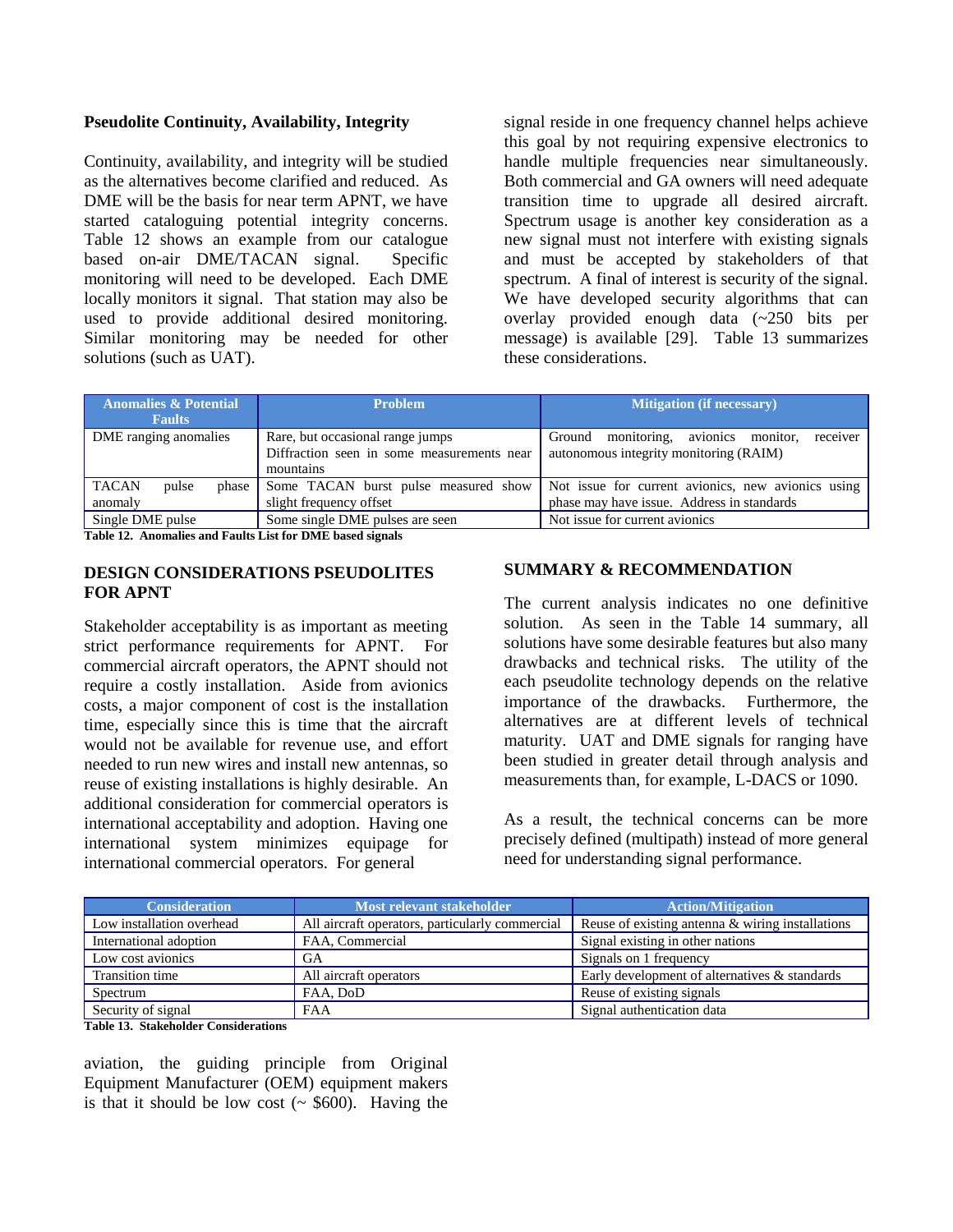| <b>Alternative</b> | <b>Technical Risks</b>            | <b>Benefits</b>                    | <b>Drawbacks</b>                  |
|--------------------|-----------------------------------|------------------------------------|-----------------------------------|
| <b>UAT</b>         | Coverage in terminal areas        | Existing signal                    | Not international (but ok for GA) |
|                    | Outage holes due to installation  | One frequency                      | Not desirable for commercial      |
|                    | Multipath                         | Equipage                           | aviation                          |
|                    | Integrity                         |                                    | UAT use restricted above 18000 ft |
|                    |                                   |                                    | Lower power (vs DME)              |
| <b>DME</b>         | Coverage in terminal areas (DME   | Compatible/Complementary with      | Multiple frequency unless         |
|                    | from UAT sites)                   | <b>DME/DME</b>                     | spectrum change                   |
|                    | Design for transmitting all on 1  | Hybrid with DME/DME better         |                                   |
|                    | frequency                         | coverage                           |                                   |
|                    | Multipath                         | Potentially international          |                                   |
|                    | TACAN/Morse code interference     |                                    |                                   |
| L-DACS             | Not on FAA timeline               | Potentially international          | Not yet on FAA roadmap            |
|                    | Low power (must share band with   |                                    | Spectrum                          |
|                    | DME)                              |                                    |                                   |
| 1090 MHz           | Coverage in terminal areas (1090) | Existing signal                    | May not be desirable for general  |
|                    | from DME sites)                   | One frequency                      | aviation                          |
|                    | Interference                      | Equipage                           | Requires new MOPS & definition    |
|                    | Signal performance                | Potentially international          |                                   |
|                    |                                   |                                    |                                   |
| New Spread         | New system requires spectrum      | High accuracy                      | Not international (but ok for GA) |
| Spectrum           | allocation                        | Economies of scale (user equipment | Low data rate (UHARS)             |
| (UHARS, etc.)      |                                   | developed for other applications)  |                                   |
| <b>FAA VHF SoO</b> | Signal performance                | Coverage (many ground stations)    | Not international                 |
|                    | Coverage performance              | Existing resource                  | Multiple frequency                |
|                    | Integration                       | Aircraft have existing VHF antenna |                                   |

<span id="page-12-0"></span>**Table 14. Benefits and Drawbacks Summary**

A likely use of Pseudolite based APNT is to provide a low cost option to GA and other cost sensitive users and the most appealing way to achieve this is with UAT. This is a likely use as DME/DME is a leading candidate for commercial aircraft many of which already have such equipment installed. UAT is an existing signal which should be receivable by all UAT equipped users due to the ADS-B mandate in 2020. Its simplicity helps with equipment costs as well as additional benefits that come with receiving UAT (weather, traffic information) provide incentives to adoption. With transmission from DME sites, it should provide reasonable coverage to users above 5000 AGL and coverage below that level could be aid with on airport implementation in ASDE-X. Its drawbacks – not an internationally adopted signal and use limited to below 18000 feet by rule – are not major concerns to this low cost community. However, further stakeholder investigation needs to be conducted to understand if this solution really meets their needs and if it is something they will adopt.

For Pseudolites to provide a full solution to all users, both coverage and stakeholder issues need to be resolved. There is no clear technology that stands out as the best option. A significant technical

challenge is coverage and implementing enough stations to cover requisite APNT zones. Gaining stakeholder acceptance is as critical as solving the major technical challenges. New, affordable avionics will be needed. Installation and out of service costs are reduced by use of signals (L-band, VHF) with existing antenna installations. However, even if there is an existing antenna, its use may not be easy. If a transceiving antenna (one that transmits and receives), such as DME, is used antenna transmission may lead to interference and unavailability issues.

## **NEXT STEPS**

Several efforts will be conducted to more fully understand the technical merits and limitations of the alternatives and to develop the best Pseudolite option for APNT. Below is a summary of these efforts.

Continue measurement campaign for  $\bullet$ pseudolite signals based on existing infrastructure (UAT, DME, 1090, FAA signals of opportunity). We will examine numerous different locations and different ranges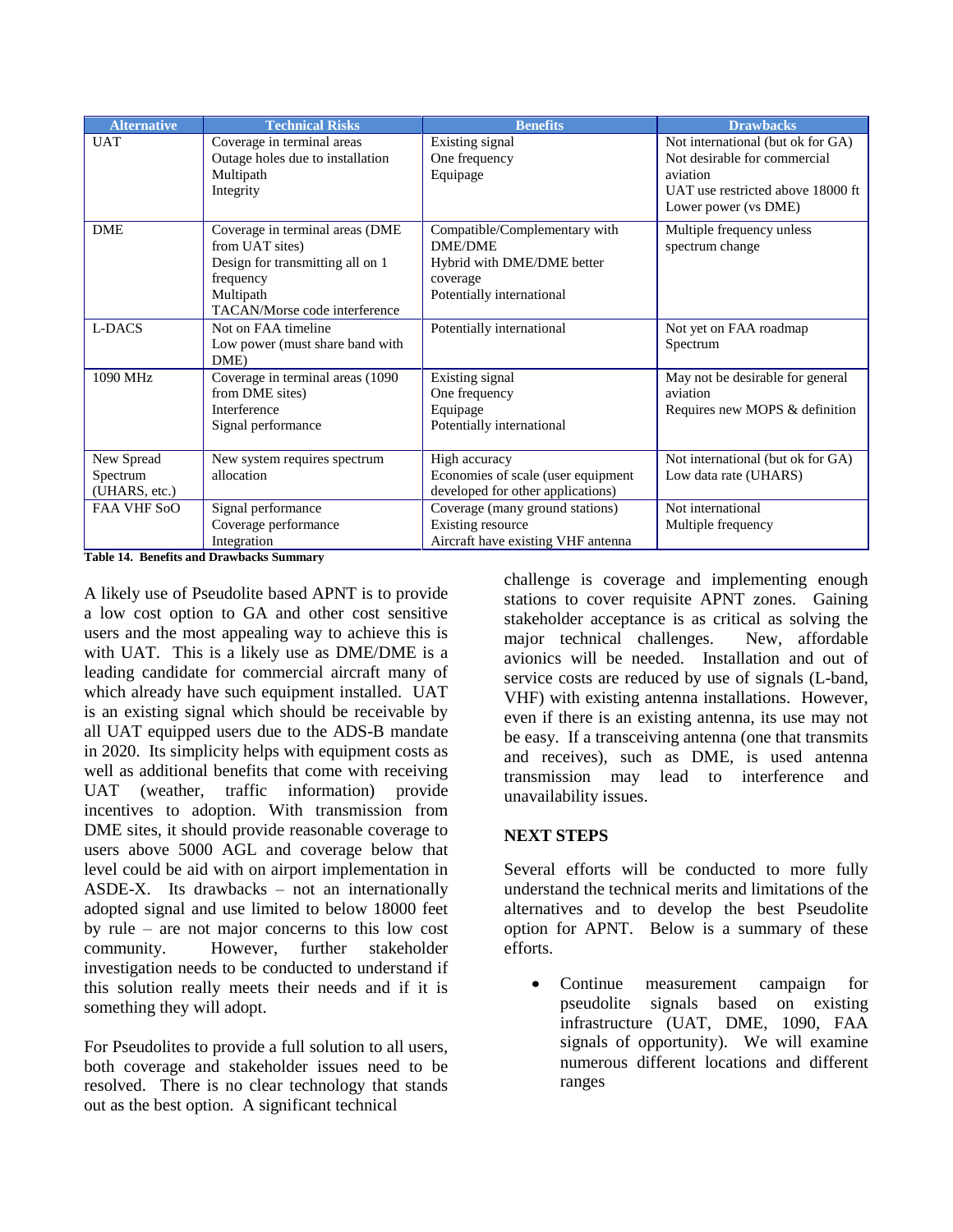- Evaluate received data for signal accuracy  $\bullet$ (especially with multipath) and integrity
- Development of equipment for field tests of Pseudolites based on existing signals
- Coverage analysis of how many sites it would take to provide coverage to APNT service area using pseudolites (particularly for Zone 3)
- Coverage simulation for analysis for FAA  $\bullet$ signal of opportunity and first cut availability analysis
- Capacity study on 1090 pseudolite (aircraft 1090 transmission may interfere with ranging signal)
- Continue evaluation of L-DACS, UHARS

#### **REFERENCES**

- <span id="page-13-0"></span>[1]. Department of Transportation, Federal Aviation Administration, "System Specification Ground-Based Transceiver (GBT) For Broadcast Services Using the Universal Access Transceiver (UAT) Data Link," FAA-E-2973, January 15, 2004.
- <span id="page-13-2"></span>[2]. RTCA Special Committee-186, "Minimum Operational Performance Standards for Universal Access Transceiver (UAT) Automatic Dependent Surveillance – Broadcast (ADS-B)," RTCA/DO-282B, December 2009
- <span id="page-13-1"></span>[3]. S. Lo, B. Peterson, D. Akos, M. Narins, R. Loh, P. Enge, "Alternative Position Navigation & Timing (APNT) Based on Existing DME and UAT Ground Signals" Proceedings of the Institute of Navigation GNSS Conference, September 2011, Portland, OR
- <span id="page-13-9"></span>[4]. ICAO Aeronautical Mobile Communications Panel (AMCP), WGC3, Working Paper 17 "Interference Testing for Support of UAT Standards", ACP WG C Future Air Ground Data Links, October 2001 (presented by Brent Phillips)
- [5]. RTCA Special Committee-149, "Minimum Operational Performance Standards for Airborne Distance Measuring Equipment (DME) Operating within the Radio Frequency Range of 960-1215 Megahertz," RTCA/DO-189, September 1985
- <span id="page-13-3"></span>[6]. F. A. Alder, R. J. Thomas, C. C. Hawes, M. F. DiBenedetto, "Distance Measuring Equipment (DME) -Interrogation Rate Measurements, Observations, and Results: Elyria, OH; Atlanta,

GA; and Chicago, Il," Technical Memorandum, OU/AEC 08-23TM00071/3.3-3, December 2008

- <span id="page-13-5"></span>[7]. K. Li, W. Pelgrum, "Optimal Time-of-Arrival estimation for Enhanced DME" Proceedings of the Institute of Navigation GNSS Conference, September 2011, Portland, OR
- [8]. S. Lo, P. Enge, "Alternative Position Navigation & Timing (APNT) Based on Existing DME Signals" Proceedings of the Institute of Navigation International Technical Meeting, Newport Beach, CA, January 2012
- <span id="page-13-7"></span>[9]. S. Lo, P. Enge, F. Niles, R. Loh, L. Eldredge, M. Narins, "Preliminary Assessment of Alternative Navigation Means for Civil Aviation," Proceedings of the Institute of Navigation International Technical Meeting, San Diego, CA, January 2010
- <span id="page-13-8"></span>[10]. S. Lo, P. Enge "Assessing the Capability of Distance Measuring Equipment (DME) to Support Future Air Traffic Capacity", Submitted to Navigation: The Journal of the Institute of Navigation, June 2011
- [11]. International Civil Aviation Organization (ICAO), International Standards and Recommended Practices, Annex 10 to the Convention on International Civil Aviation, Volume I Radio Navigation Aids, 6th Edition, July 2006
- [12]. R. J. Kelly and D. R. Cusick, "Distance Measuring Equipment in Aviation," Advances in Electronics and Electron Physics, Volume 68, Academic Press, New York, 1986
- <span id="page-13-4"></span>[13]. S. Lo, P. Enge, M. Narins, "Pseudo-satellite Signal Designs for Alternate Position, Navigation and Time (APNT)," December 2010
- <span id="page-13-6"></span>[14]. Ryan Wu, Saab-Sensis, "Closed Loop Augmentation: Leveraging Existing NAS Infrastructure to Optimize Total System Performance", Presentation at APNT Industry day, IEEE/AIAA Digital Avionics System Conference (DASC), October 2011
- [15]. RTCA Special Committee-186, "Minimum Operational Performance Standards for 1090 MHz Extended Squitter Automatic Dependent Surveillance – Broadcast (ADS-B) and Traffic Information Services –Broadcast (TIS-B)," RTCA/DO-260A, April 2003
- [16]. RTCA Special Committee-209, "Minimum Operational Performance Standards for Air Traffic Control Radar Beacon System/Mode